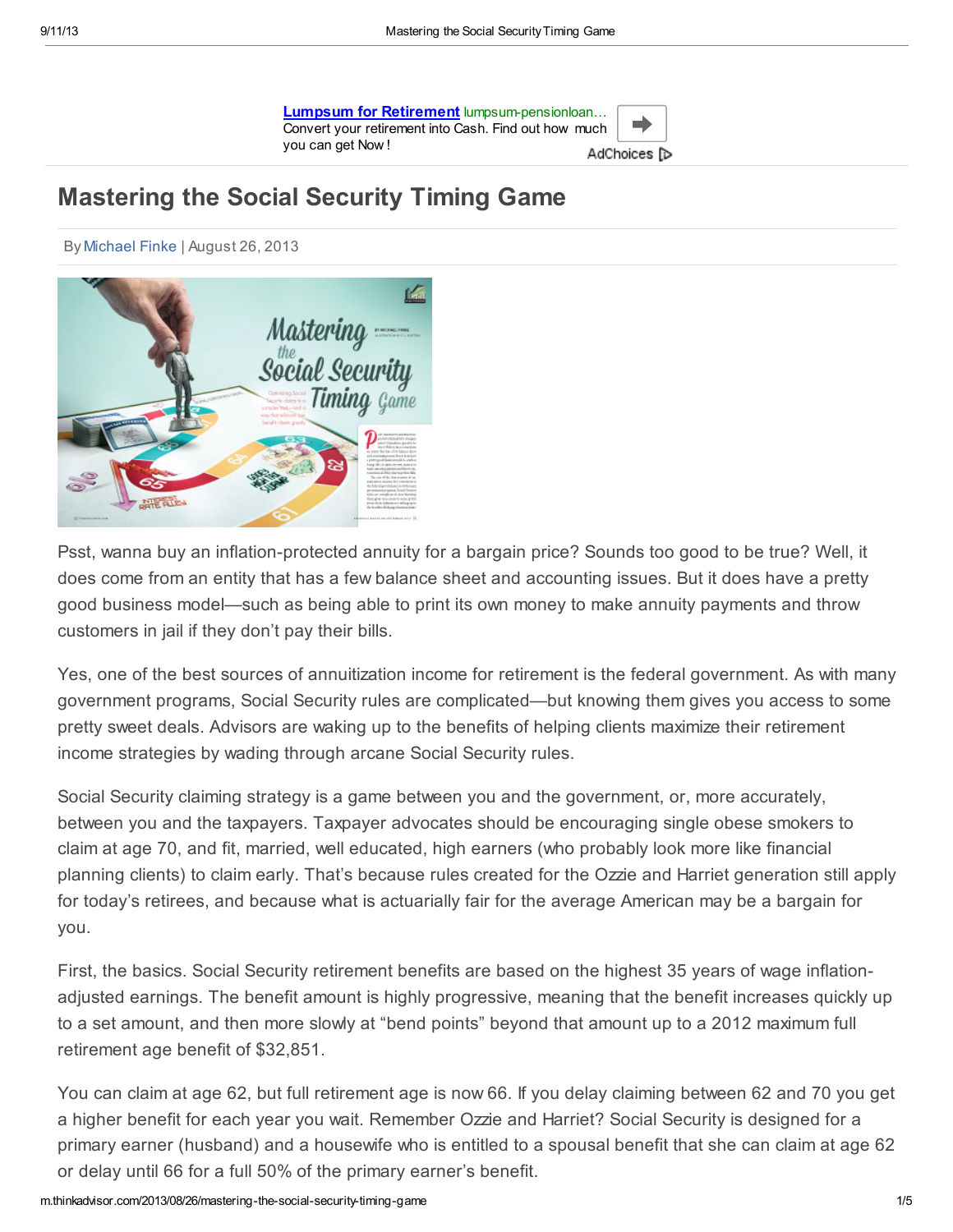#### 9/11/13 **Mastering the Social Security Timing Game**

How does claiming age affect Social Security benefits? Let's assume your income at full retirement age is \$2,000 per month. Your benefit falls to 75% of that amount, or \$1,500, if you claim at 62 and increases by 5% if you wait until 63 and then by about 7% each year up to age 66. After full retirement age you get an extra 8% per year. That's \$2,640 per month if you can wait until 70. Spousal benefits also are reduced if claimed earlier than age 66.

Should a retiree claim at 62? Probably not. Stanford economist John Shoven and his co-author Sita Slavov estimate that everyone is better off waiting until 70 to claim Social Security if real, after-inflation interest rates are zero—which is about the market rate right now for inflation-adjusted bonds and annuities. So if you're thinking about buying an inflation-adjusted income annuity, don't do it until you've delayed claiming Social Security.

Singles should wait until 68 or 69 if they apply a discount rate of 2.5% to 4.5% to benefits—anything higher and they should claim at 62. Married couples should only consider claiming before 70 if they discount earnings above 6% after inflation. Can you find them another safe investment paying a real 6%? All these scenarios are based on average mortality, so a healthy client will have even more incentive to delay.

The biggest obstacle to implementing an optimal claiming strategy may be your client. A new study by Owen Haaga and Richard Johnson of the Center for Retirement Research finds that most retirees born in the 1930s claimed Social Security at age 62—the first year of eligibility. That fell to 46% for retirees born in the 1940s who were also far more likely to delay past 65. An advanced degree also doubles the probability of claiming at age 65-plus compared to having less than a high school degree. So younger, better educated clients are more open to delayed claiming.

Much of the resistance to claiming later in life is the persistent belief that Social Security will go broke and renege on its obligations. Convincing a client to delay is often the first step in developing a strategy. According to Andrea Eaton, a financial planner at Cornerstone Wealth Advisors inMinneapolis, "most Americans' first thought is to begin claiming at age 62 or the full retirement age, but we have been able to change most clients' minds."

A decrease in payment size down the road is possible, but as long as workers keep contributing to Social Security the checks won't stop. Taxpayers have been paying more toward Social Security than is paid out to beneficiaries (there was a \$55 billion deficit in 2012). This excess went into the so-called Social Security trust fund, which can then be used to pay future retirees. The trust fund will continue to grow until 2021, and won't be depleted until 2033. After 2033, there could be a 23% cut in benefits according to current rules.

A big future haircut for retirees is hard to imagine. Politicians have been burned at the stake for suggesting even modest increases in retirement age or benefit cuts. Even a more realistic cost of living increase (the chained CPI) was branded a vicious attack on seniors with promises of retribution for any politician who dared vote for it. Reform will likely include a reduction in benefit growth, higher taxes and increasing the future age of eligibility. But Social Security isn't going away.

## The Spousal Benefit

The spousal benefit underlies many of the most valuable and complex claiming strategies used by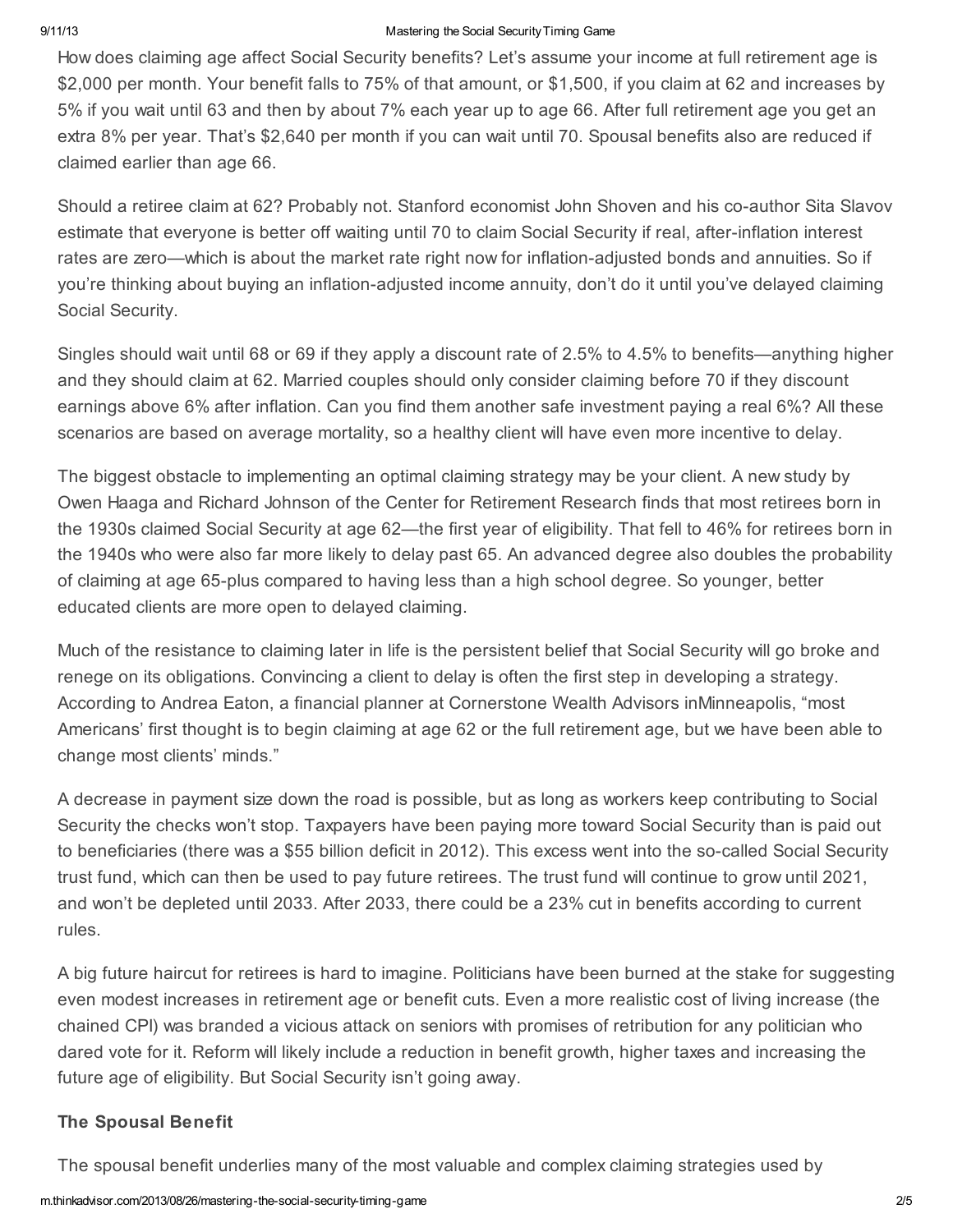#### 9/11/13 **Mastering the Social Security Timing Game**

advisors. I can usually make it through about 30 seconds of a Social Security claiming strategy discussion before my eyes start glazing over. So I asked Amanda Lott, a wealth advisor for RegentAtlantic Capital inMorristownN.J., and expert in Social Security claiming rules, to give me a primer on how advisors can make the best recommendations.

Lott begins by presenting a scenario where a client claims at 62 and then compares that to the amount of benefits a retiree would receive from an alternative strategy by age 85. Not worrying about discounting higher future benefits makes sense since they will rise with inflation. Lott says that "even if you just do an aggregate sum, it's several hundred thousand dollars that you leave on the table" by claiming too early. Another strategy is to estimate the breakeven age at which benefits from a delayed strategy will be higher. Since the likelihood that one spouse will still be around at age 90 is 40%, this can be a compelling illustration.

Academic studies have shown that married couples receive the largest gains from creative claiming strategies. That's because the lower-earning spouse is both entitled to the larger delayed Social Security payment upon the death of the breadwinner and to receive a larger spousal benefit when the breadwinner is still alive. A recent analysis showed that a married couple received a 70% larger lifetime benefit just by deferring from age 62 to 63.

A spouse can claim the full 50% of the breadwinner's Social Security benefit at age 66. And you can claim the spousal benefit if you've never worked and if you have your own working history. This is where things get interesting. Since more baby boomer husbands and wives have their own employment history, they can take advantage of the spousal benefit to get even more income if they wait to claim their own benefits. Lott provides some examples to help us understand how this works.

Let's first start with a breadwinner/homemaker scenario. Both are able to claim income based on the breadwinner's earnings history. The homemaker gets no advantage from delaying spousal benefits beyond age 66. But the breadwinner does continue to get an 8% increase in benefits each year he waits to claim between 66 and 70. When the couple reaches the full retirement age of 66, the breadwinner can file for Social Security benefits and suspend payments—this is known as "file and suspend." This allows the breadwinner to delay his benefit until age 70 while allowing the homemaker to maximize her 50% spousal benefits at age 66. The homemaker now gets a higher income, but even better she is eligible to receive the breadwinner's higher delayed income when he dies. That's because survivor benefits allow the spouse to step in for the breadwinner and receive the full amount of his benefits. Since women tend to outlive men, this can be essentially a significant inheritance to provide income security into old age.

It gets a little more complicated when the homemaker is significantly younger than the breadwinner. If you have a couple with a 67-year-old breadwinner and 61-year-old homemaker, then the homemaker will be eligible for full spousal benefits after the husband hits age 70. So have the husband wait three years until age 70 to claim, and then have the wife wait another two years until 66 to begin receiving spousal benefits.

In cases where there is a very wide difference in age, for example the homemaker is 62 and the breadwinner is 75, then it can make sense for the homemaker to go ahead and take spousal benefits early. That's because she will likely receive the higher survivor benefits within the next decade and will have earned a decade's worth of spousal benefits in the interim. It's morbid, but it does make sense to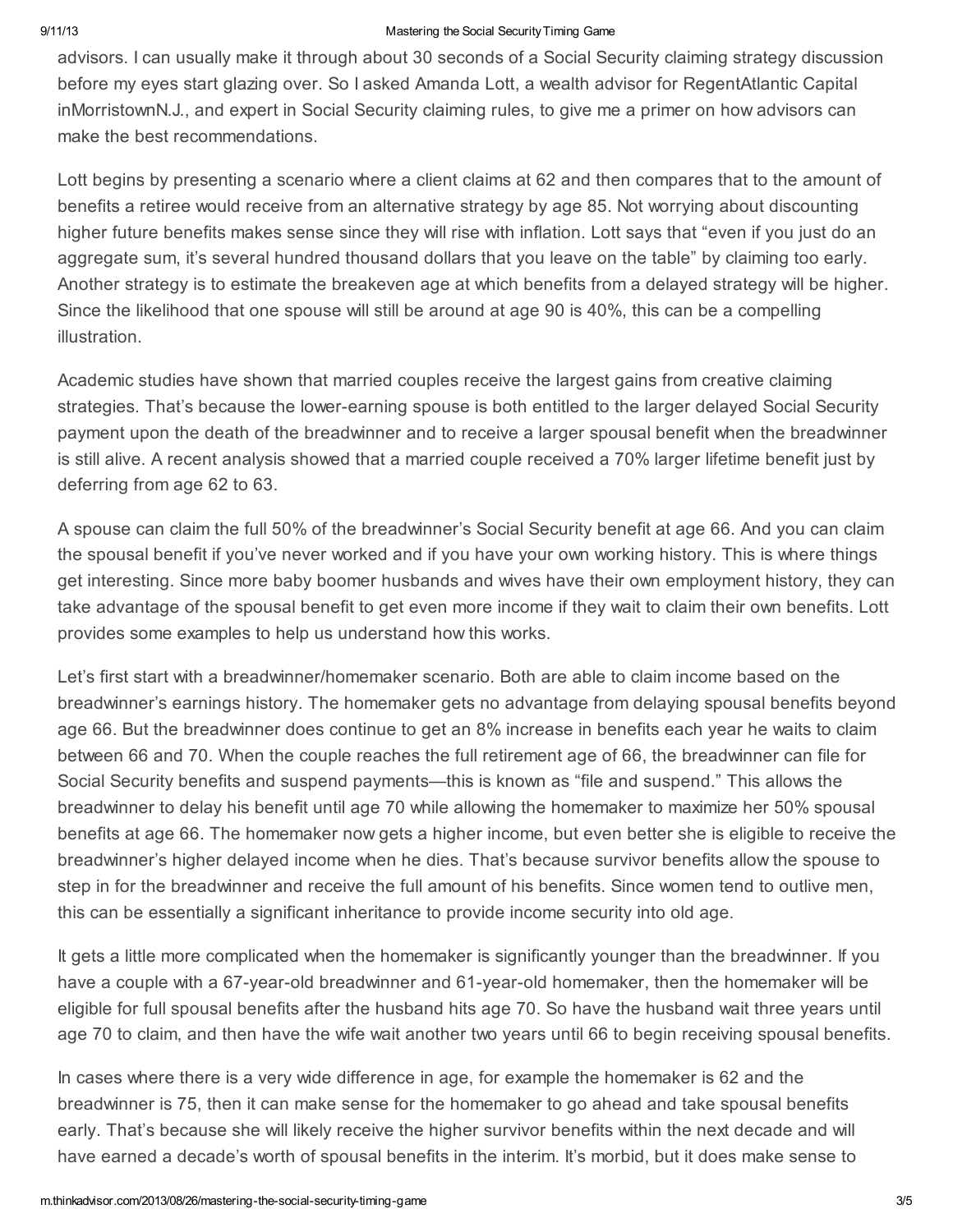have an eye on mortality tables when making recommendations.

What if the 75-year-old husband client passes away and leaves a 60-year-old wife? The wife is eligible to receive survivor benefits at age 60, but these are reduced each year that she claims them before 66. So she can maximize survivor benefits by waiting until 66. This is where an advisor can take advantage of the decoupling of working and survivor benefits. If the wife has her own earning history, she can begin taking benefits at age 62 and it has no impact on her ability to collect survivor benefits. She can then collect four years of her own benefits, for example at \$1,000 per month, and then step into her former husband's \$2,000 per month full survivor benefits at age 66.

This even works in reverse. If she has a longer working history and is eligible to receive \$2,000 per month but her survivor benefit is \$1,500 per month then she should go ahead and claim the survivor benefit right now at age 60 and then delay her own benefit until age 70. The rule, according to Lott, is that you look "at your own benefit and the survivor benefit to see which one's higher and maximize that one. If the survivor is higher, it's maximized at age 66. If their own working record is higher, that's maximized at age 70."

In the future, most spouses will each have their own earnings history. In this case, strategically claiming the spousal benefit can be particularly beneficial for couples whose ages are within four years of each other because either spouse can file and suspend only if both spouses are full retirement age (66). Lott gives an example of Bob and Sue who are both 66 and who each have their own primary benefit that they can claim anytime between ages 62 and 70. If Sue has higher lifetime earnings, then she should file and suspend at age 66 so that Bob can receive full spousal benefits between age 66 and 70.

Bob also needs to file a "restricted application," which lets Social Security know that he realizes the spousal benefits are less than his own. This is essentially free money since Bob continues to delay claiming his own benefit until age 70. This strategy not only gives Bob and Sue a higher monthly income by delaying until 70; if Sue's full retirement benefit was \$2,500 per month then Bob gets \$15,000 per year for four years in bonus cash by claiming spousal benefits.

Eaton gives another example where a wife is turning 62 and a husband is 60. She recommended that the wife begin claiming at age 62, allowing the husband to claim spousal benefits at age 66. At age 70, he can begin claiming his delayed benefit. An advisor can use a spreadsheet to estimate to assess which claiming strategy provides the most benefits by age 85 or which strategy provides the earliest breakeven age when compared to an early claiming baseline.

## Bridging the Gap

Telling retired clients that they should wait to collect Social Security means that they're going to need to spend money out of their portfolio in the meantime. That's another challenge of delayed claiming. You need to convince the client that spending assets right now is an investment in future income.

Eaton likes to use a bucket-type strategy to help a client frame this investment by carving out a portion of the portfolio and calling it a "Social Security bridge." Eaton says that "if we think they're going to get \$3,000 a month at age 70 and they're 62 now, we'll segment \$350,000 and that bridge portfolio will provide them the \$3,000 a month they need. The bridge that would hypothetically last a short amount of time is managed very conservatively."